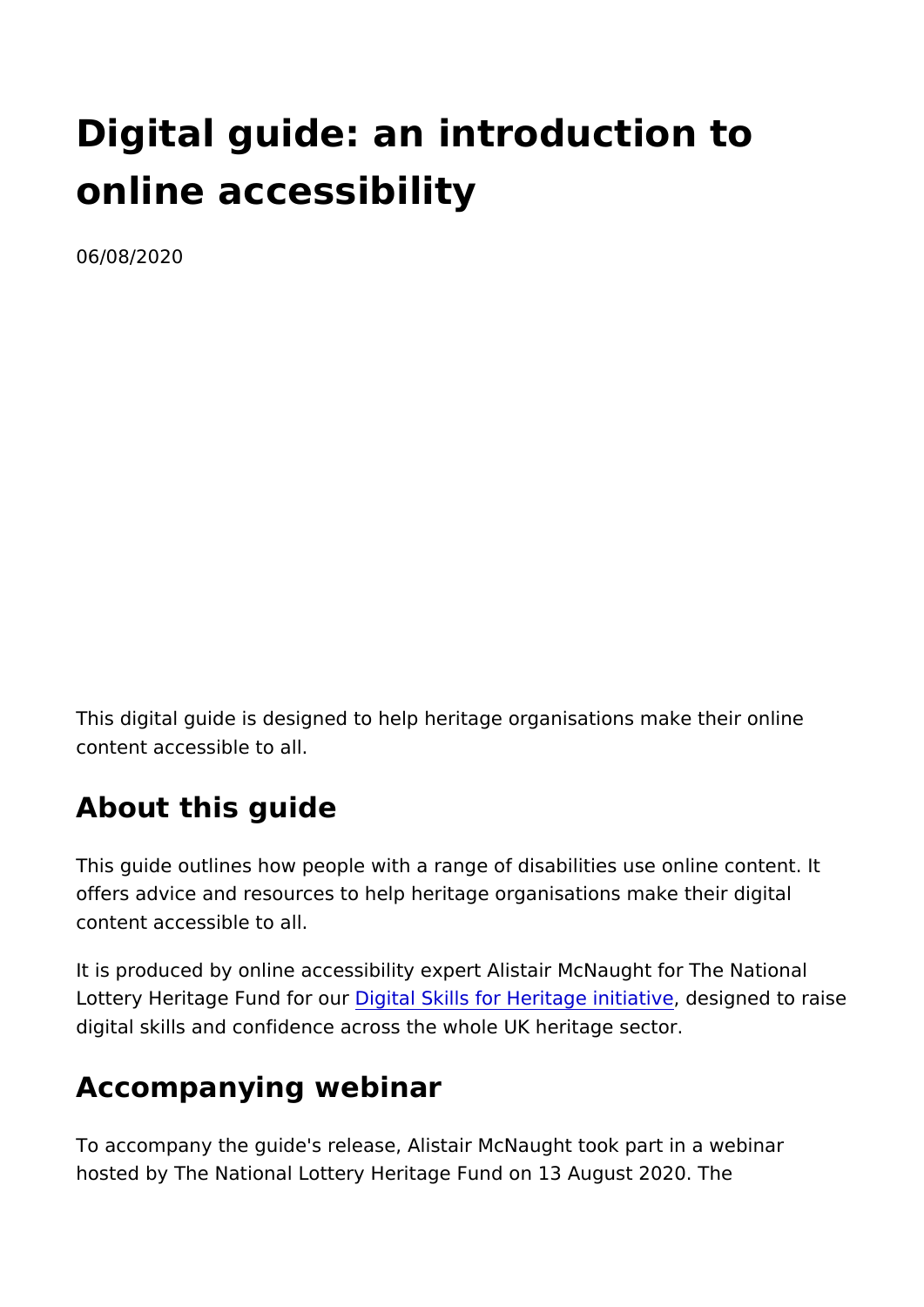speakers discuss key online accessibility principles.

"Digital accessibility is often perceived as something really complicated, something really technical...and hard to understand. So I want to start just by taking us right back to basics."

Alistair McNaught

Watch this below:

### **Speakers:**

- Josie Fraser, Head of Digital Policy at The National Lottery Heritage Fund
- Alistair McNaught, McNaught Consulting
- Harriet Hall, Campaigns Project Manager at The National Lottery Heritage Fund

# **Guide**

### **Author and contributors**

#### **About the author**

Alistair McNaught has worked in staff development and digital technology for 20 years and co-authored a range of national training programs and accessibility guides for the education sector.

He contributes regularly to national and international conferences and is a founding member of the Digital Accessibility Working Group, liaising with Government Digital Service on behalf of the public sector and education.

#### **Contributors**

Alistair is grateful to the following for support in preparing this guide: Ron Mitchell at Mitchellmedia; Lilian Soon at University of York, Zoe Hanscombe at OpenSight, accessibility engineer James Scholes; Atif Choudhury at Diversity and Ability; Sam Egerton Kemp for help with contacting members of the deaf community; Maggie McKay for help with contacting people with cognitive difficulties.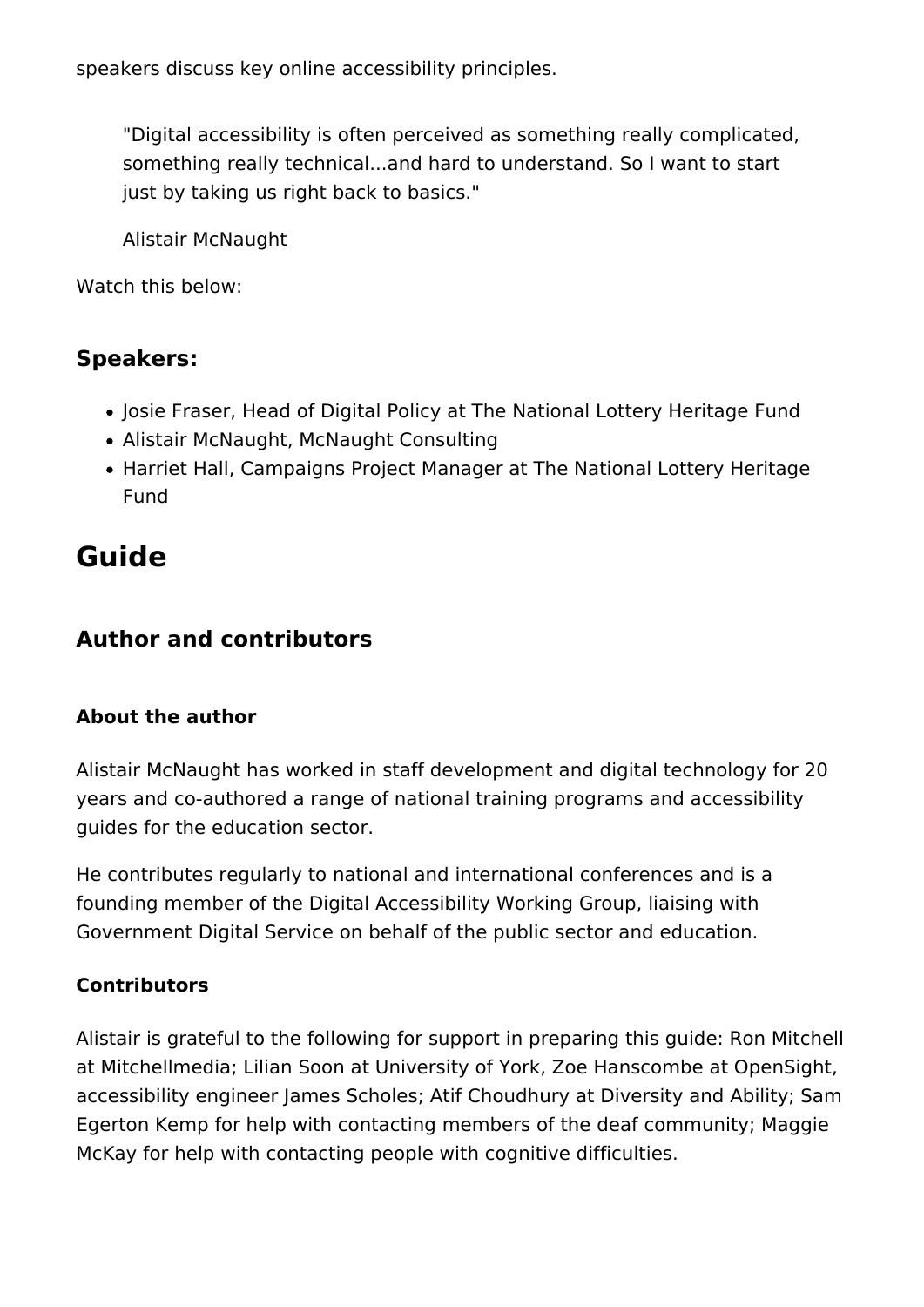Introduction

There are nearly 12 million disabled people in the UK. Since 19 reasonable adjustments has been enshrined in the Disability D and the later Equality Act.

While people are familiar with the need for physical accessibili such as ramps and lifts, much less attention has been given to

In 2018 the blic Sector Bodies (Websites and Mobile Applications [Accessibility Reg](http://www.legislation.gov.uk/uksi/2018/952/made)uwaats oandsopted into UK law. It defines a reason adjustment as meeting web accessibility standards.

Now in the final stage of thier phased introduction, the regulati accessibility standards on all public sector websites after 23 S

The legislation may not directly affect your organisation s webs recognise good accessibility, sites with poor accessibility will stand out. appear unprofessional and will reduce your organisation s potential and and and and approar support base.

Inclusive digital practice sends the positive message that your values everyone it engages with.

Guiding principles

This guidance will help you understand what is meant by digital why it matters.

In a short guide, it is impossible to cover the range of tools, te approaches relevant to every project s website. Treat it as a tr introduce you to different practices, ideas and even language. highlights and give you recommendations you must do the travelling.

The guide will explore three key principles:

Knowing:

- . Who is responsible for the accessibility of your digital content
- How do people experience your digital content in different w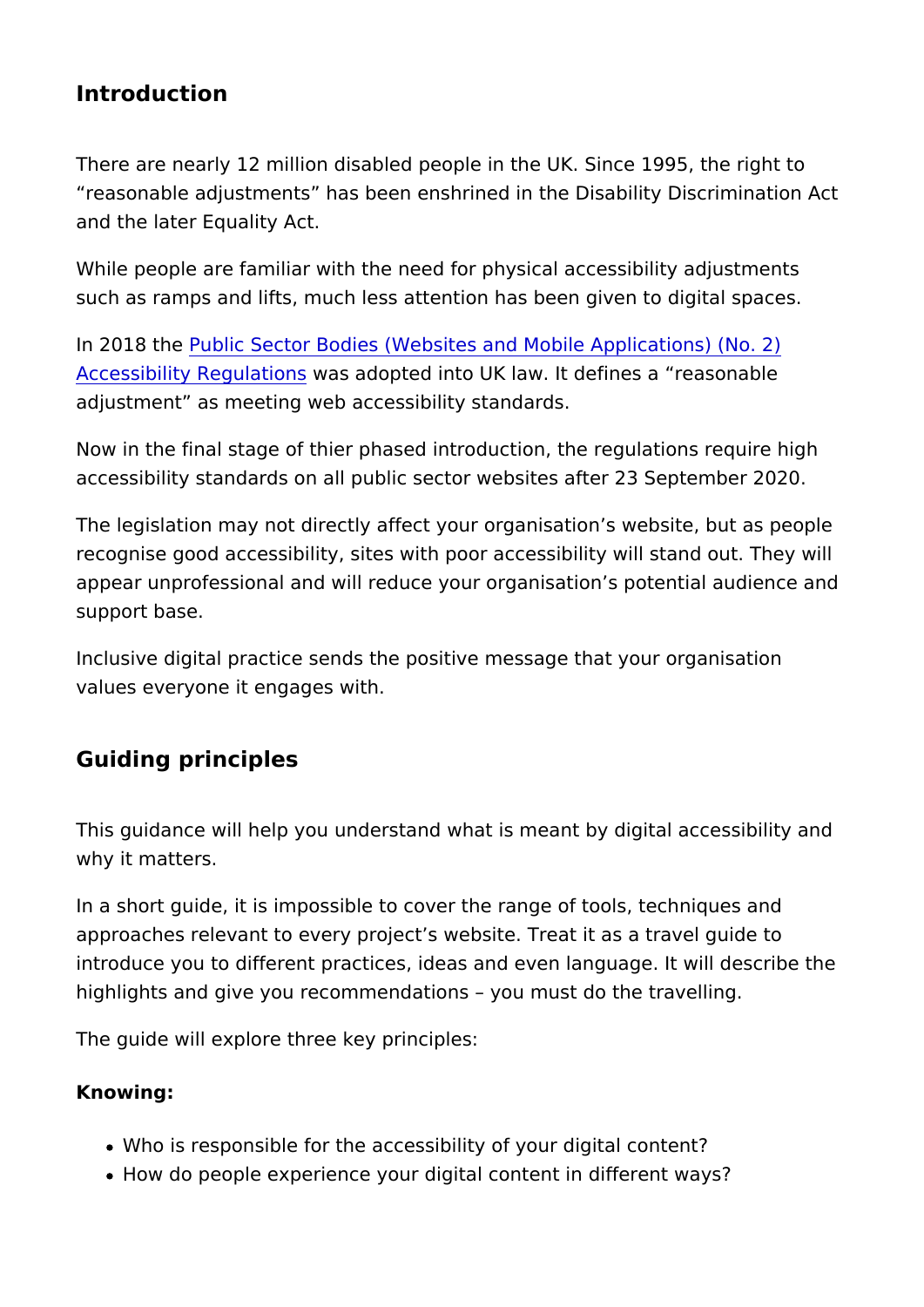What does good practice look like?

#### **Doing:**

- Each section in this guide has links to further information and action.
- The guide's Role related section helps you identify specific actions depending on your focus and skill level.

#### **Telling:**

- The final part of the guide is about telling users what does and doesn't work well on your website. You can describe its accessibility once you have checked it for the key issues covered in the guide.
- An accessibility statement is a Plain English, user-focused guide which lets a disabled user know what they can expect from your website. It is a core document for disabled users.

# **Who is responsible for the accessibility of your digital content?**

There are many layers to a website, with different people contributing to each layer. Each person needs to make sure their contribution is accessible. If they don't, the user experience can be poor, even if everybody else has done a good iob.

Most websites will have a selection of these layers:

- **Site design:** the big picture of the website how it works.
- **Page design:** the layout of individual pages how they look and behave.
- **Page content:** What appears on the page text, images, video, audio and interactive elements.
- **Downloadable files:** Including documents, presentations, spreadsheets etc.
- **Outreach and engagement:** Community-building, including through social media.

What you need to know about digital accessibility depends on the layer you work with – but everyone is responsible, together for the accessibility of digital content.

# **People access your content in different ways**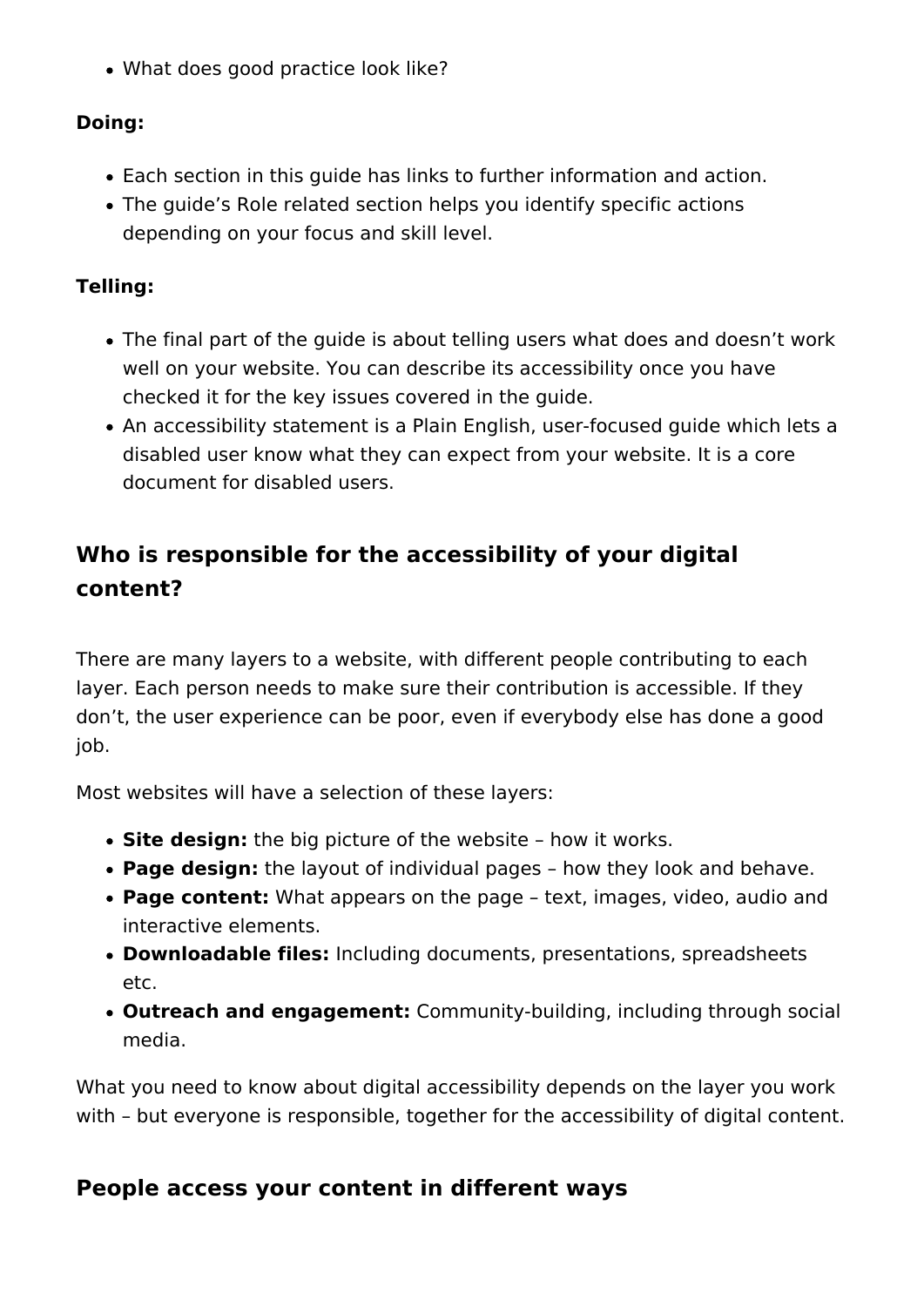Putting inclusive design to work will enable disabled people to content effectively. It is hard to create a website where all con everyone deaf people and blind people have entirely different example. Accessibility means no user is excluded rather than p

This can be achieved by:

- Understanding the basics of digital accessibility for examp the Web Accessibility how iption ple with disabilities use websites
- Making accessibility part of quality control it should be eq as spelling, grammar or branding.
- Using a variety of media to support people with different require

The next section helps identify good practices that minimise ex

Good practice in digital accessibility

Good accessibility principles benefit everybody, not just disabl disabled people are disproportionately affected by inaccessible the key principles are highlighted below.

Reading text

Text can be selected and read out

If text on a page or a resource can be selected and copied to the also be read out loud by text-to-speech tools. Images of text ca Listening to text helps people with vision difficulties, learning diversity. It also helps with multitasking.

Colours and contrasts work for all

Good contrast between foreground and background colours will working in most lighting conditions.

Avoid conveying information by colour alone this will support distinguish colours. For example, ensure hyperlinks are underli contrasting colour.

Read moirreformation on links, colours and appearance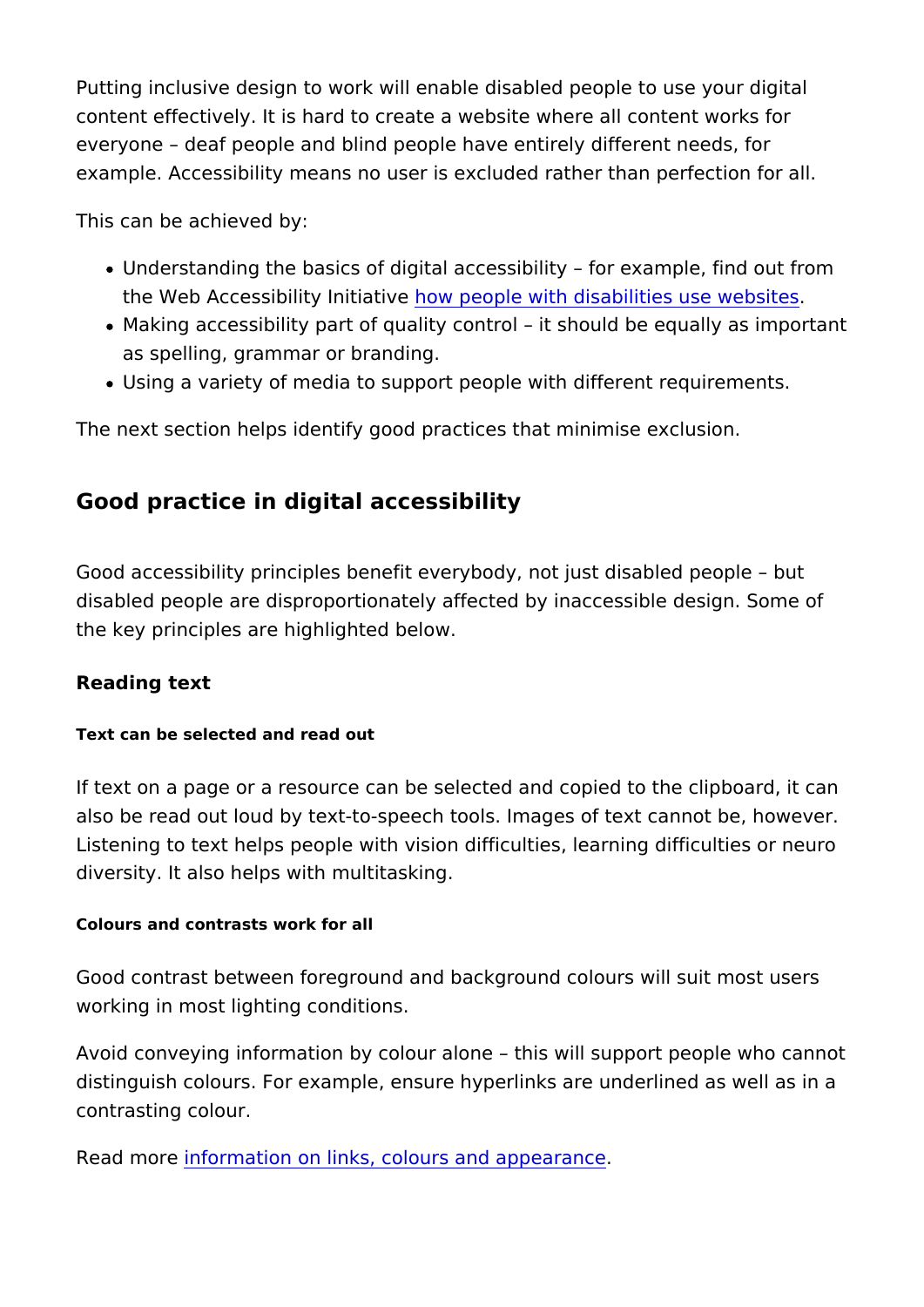Language that works for all

Use simpler words and shorter sentences. Don t let jargon, acro terms get in the way of understanding. Take a sample of your te into **peadability calcudacheck**.

Tables that work for all

Blind users benefit from alternative text or a caption to summar purpose. Their screen reader software reads from left to right a Use clear headers on simple tables. Don t split or merge cells or rows/columns this disorientates blind users.

Only use tables for data or structured information goot for page

Magnification without sideways scrolling

If content on a page can be zoomed to 400% and read without h sideways, it helps people with vision difficulties as well as those small screen. This is described as text reflow or a responsive

Check your site by clicking CTRL and + in any browser when us CMD and + for Mac

Navigating through information

Page design allows instant navigation by headings

Utilising inbuilt heading styles (Heading 1, Heading 2 etc) in w documents allows users to navigate content by heading level us

- Inbuilt tools Word s Navigation pane or Adobe Reader s Bookmark pane.
- Browser plugins for beaming head Map Chrome.
- Assistive technology such as screen readers.

A logical heading structure with no missed levels is key, especi it enables them to quickly get to the section they need. Searc specialists state that meake ingour site more discoverable

Creatheeadings in Worm diting specialiste) ad headings in web (pussgability specialist).

Page design allows instant navigation by hyperlinks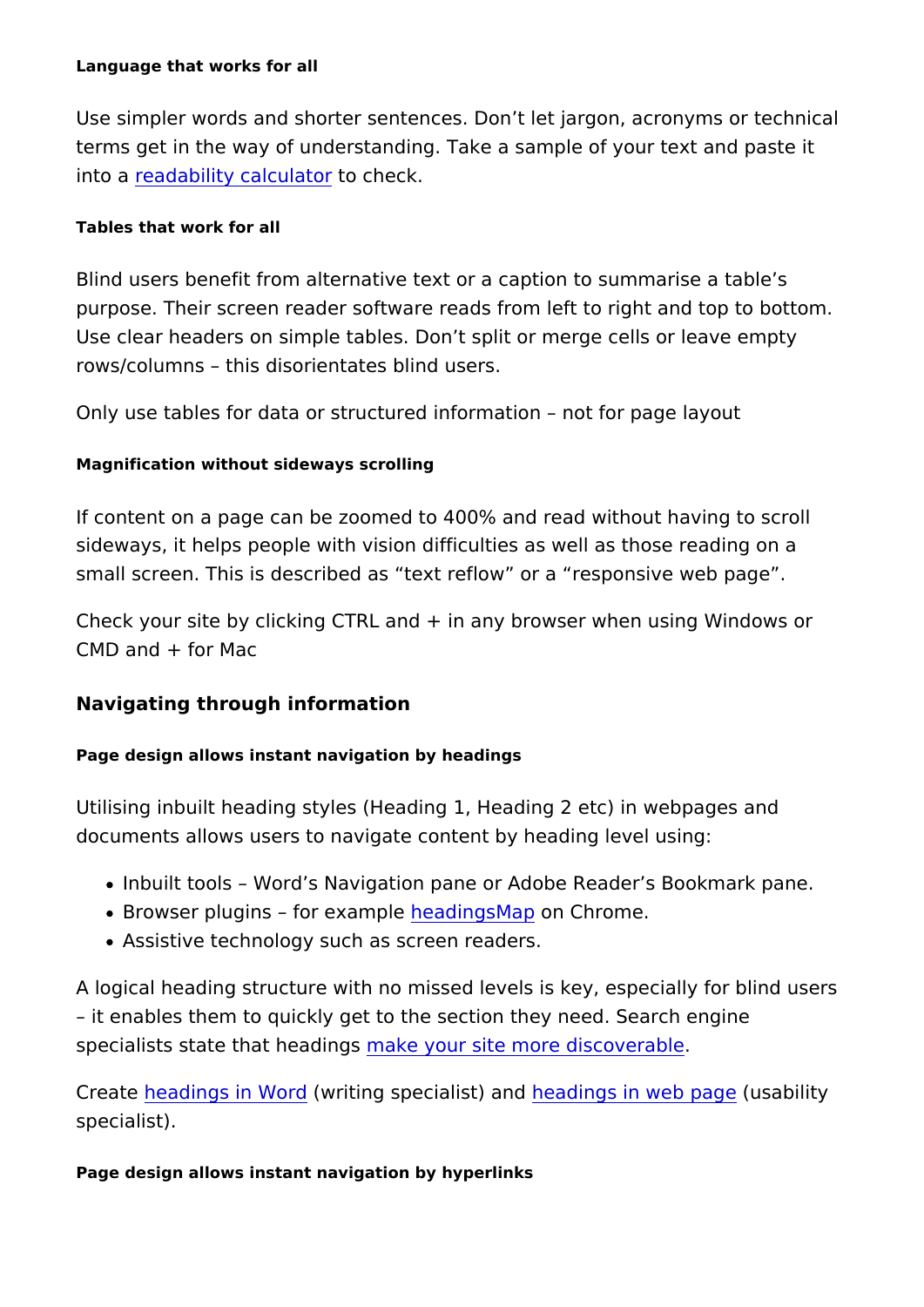If each hyperlink in a page or document has a unique and descr user s screen reader can pull up a list of hyperlinks on a page The user can then select the one they need. If the link text is more information, the user can t tell which one to use.

WebAIM accessibility specialists op pormanouties e with links

Page design allows instant navigation by lists

If lists are created using the inbuilt list tools in a word process blind person s screen reader software can jump to any list in the is more efficient than listening to every paragraph until the use need.

Don t create lookalike lists using asterisks and tabs/spaces can t jump to these.

Page design lets users skip content they don t need

"Skip links let keyboard-only users for example blind or phys people jump over repetitive content, such as menus or social makes your website significantly easier for them to use.

Learn more abbupt navigation from ts SW eb AIM.

Media and interactivity

Images that work for all

Describing images is beneficial for people who can t see them a can see them but struggle to interpret them. An image can be d nearby text or in the alternative text field of the image (alt text an image to a document/webpage, use the option in the properti to describe the image.

Images need to be described differently depending on use or pu [how to describe different type](https://www.w3.org/WAI/tutorials/images/) from ith ages and Accessibility Initiative or check xamples of different types foot mal Pennt State University.

Multimedia that works for all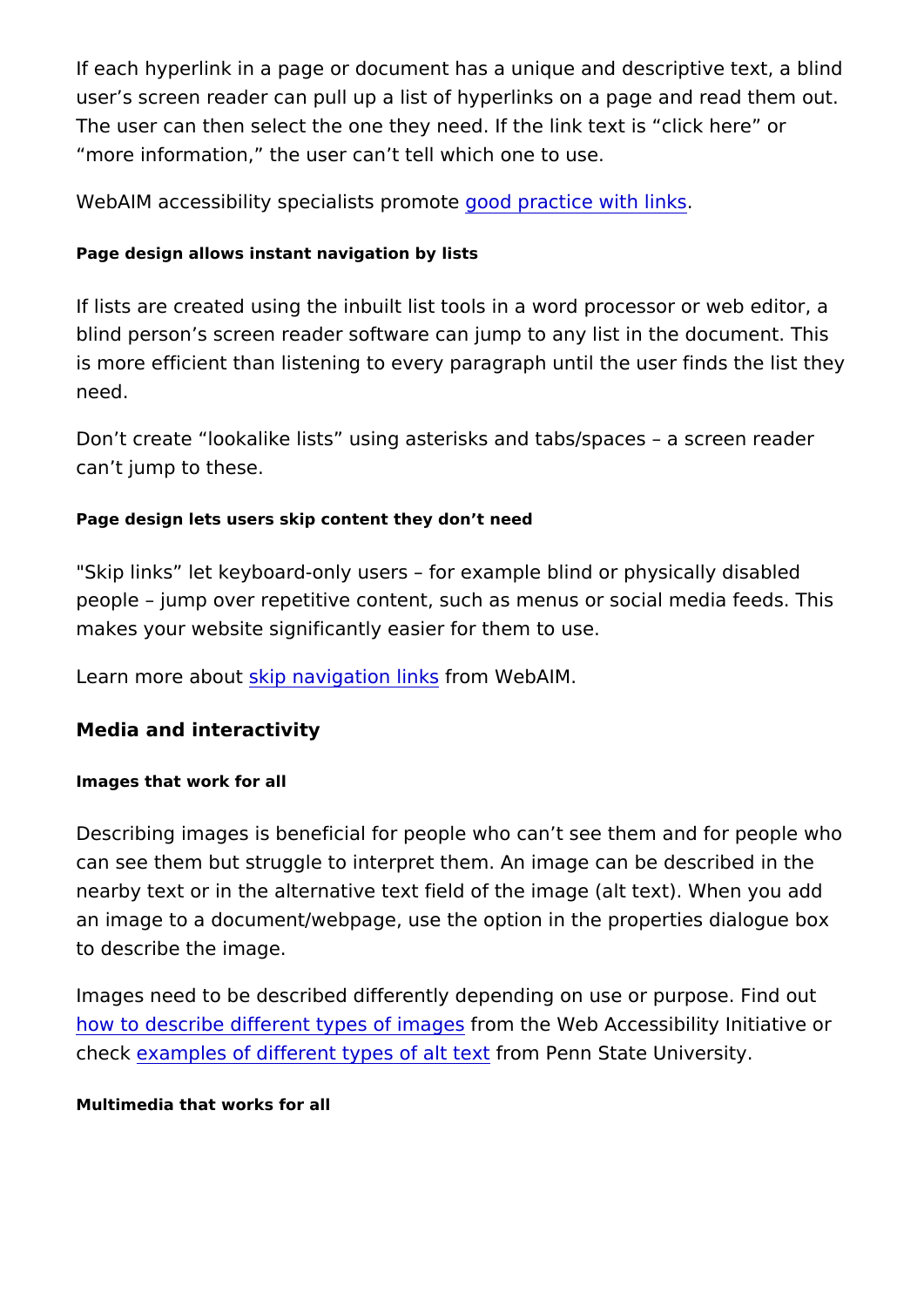Audio with an accompanying transcript is accessible to users w or prefer to skim read.

Similarly, videos with transcripts or captions even a text sumi points enable people with hearing impairments to still access People watching in noisy settings also gain.

Videos with no narrative may need audio description, unless the available in another format.

Interactions that work for all

If interactive elements or dynamic content can be controlled us people who cannot use a mouse will benefit.

If you know some of your website s interactive elements (eg vir work for some users, be open about it so people don t lose time work.

Don t force interactions on people users should be able to sto content, such as slide carousels.

Menus that work for all

Most websites have navigation menus repeated on each page. The disabled people if:

- Every menu and submenu item is accessible without using a tab key to move and enter to select.
- Each item is visually highlighted as the user tabs to it.
- Users can skip over the menus with a Skip to main content guide s Navigation section for more info.

Forms that work for all

If your web form is properly labelled for blind users, they know information name, address etc to put in which field. Similarl error, the alert needs to be accessible to their screen reader. T box red is not accessible for a visually impaired user.

[Creating and testing acces](https://webaim.org/techniques/forms/)s (iW leeb Ad Mm srequires technical skill but are also asic form checks (Web ty Accessibility Initiative).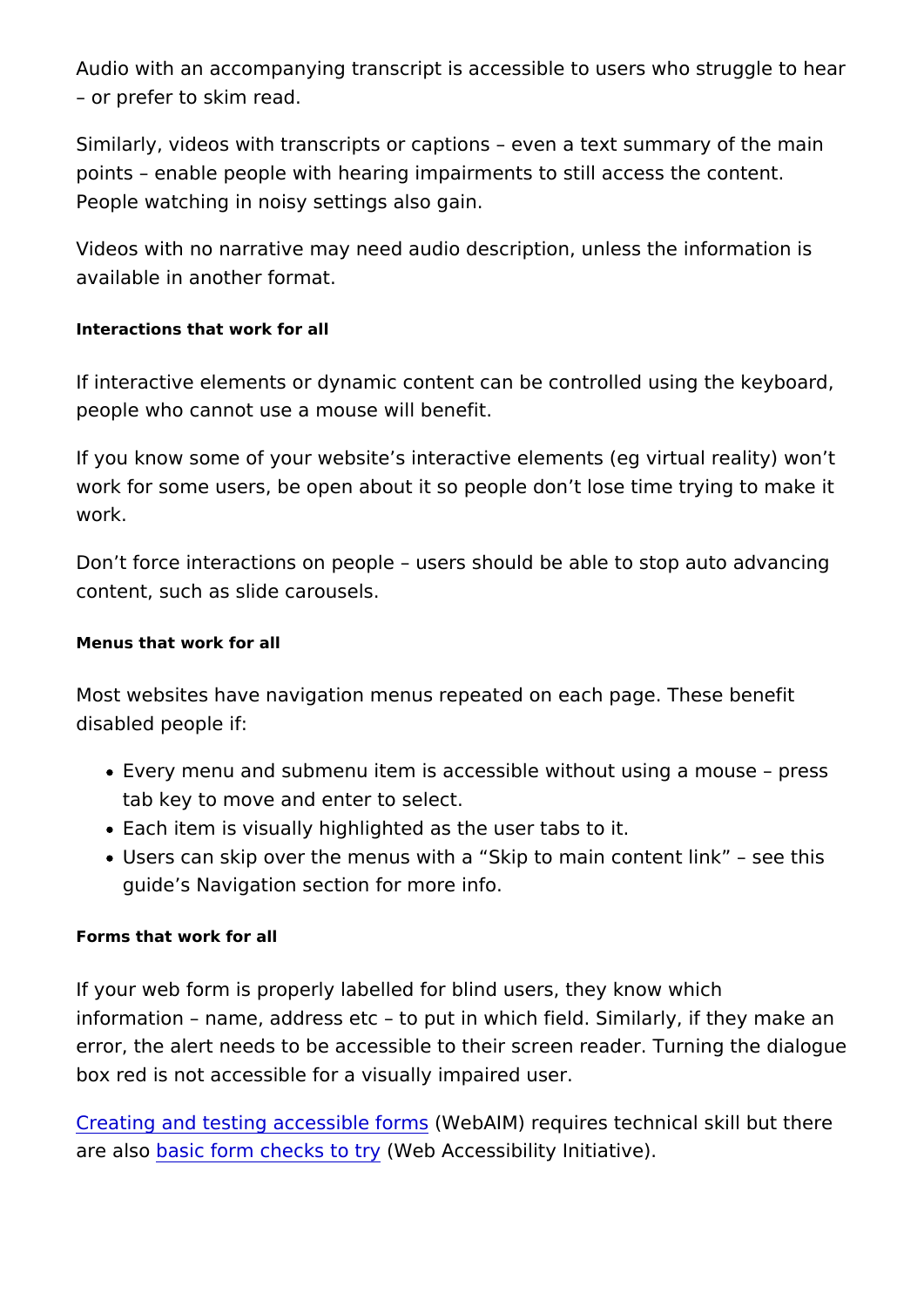Heritage sites demonstrating good practice

- . The website for The University of Manchester s Whitworth G example  $\omega$  agnification without sideway susser  $\omega$  bimigol + to magnify and reflow the page.
- Aisling Ghéar s Theatre-focusede weerbeles hoas a consistent [heading stru](https://www.aislingghear.com/pastproductions)cture  $H$  eadings Map in Farred  $\overline{h}$  eadings Map himome to reveal headings.
- . People s Collection Wales a wgeobosdite x as mple of image descript
- . The MyRoute project wabsite msple of consistent audio and vi [transcri](http://myroute.org.uk/memories/)pts .
- . The Stonehouse Heritage projectgweb skite than accessibility

Collaborative communities

Share accessibility challenges and solutions with others so that worked on collaboratively. Many online communities exist and c getting support. Here are a few UK focused examples to explore:

- . [Conservation Re](https://www.jiscmail.ac.uk/cgi-bin/wa-jisc.exe?A0=CONSERVATION-RESEARCH)seanables discussion related to the conserv objects, works of art and buildings.
- [Google Gro](https://groups.google.com/forum/#!overview)upsheritage and related topics.
- [Heritage Arts N](https://www.jiscmail.ac.uk/cgi-bin/wa-jisc.exe?A0=HERITAGE-ARTS-NETWORK)etwaomks to share information and promote cri discussion around heritage and contemporary art practice.
- [Heritage C](https://www.heritage2020.net/heritage-chat/)hattHeritageChat is a monthly, one-hour Twitter ch historic environment sector.
- [Heritage](https://www.jiscmail.ac.uk/cgi-bin/wa-jisc.exe?A0=HERITAGE) list discussion list for academic and industry resea heritage, tourism, museums and culture.
- [Heritage Workspac](https://khub.net/historicengland)e Homets discussion forums and groups for helping the heritage sector.
- [Heritage York](https://www.jiscmail.ac.uk/cgi-bin/wa-jisc.exe?A0=HERITAGE-YORKSHIRE)shsiupports people engaged in heritage research Yorkshire region.

Twitter can be an excellent source of support follow the Muse Collaborative Net Word of umDC and others and search for hashtags #HeritageChat or #MuseumHour.

Use mailing lists and social media to ask questions, offer sugge supportive networks.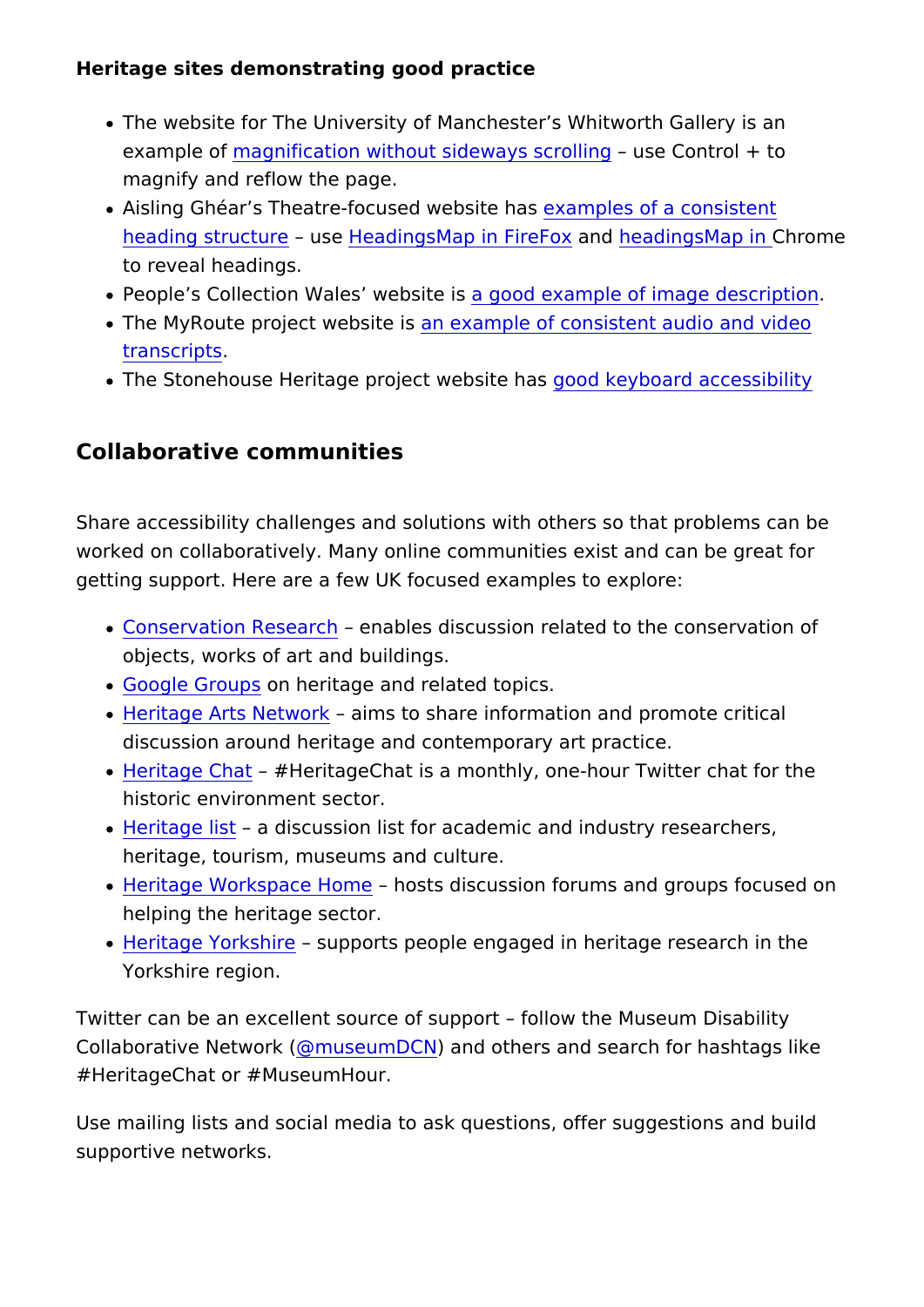Role related guidance

Role 1: website and page design

New website

If you are developing a new website, either someone else will b you will build it yourself using an online tool, for example Word Google Sites. In either case, it is cheaper, less work and more accessibility right at the beginning rather than to fix it afterwa

These are the things to consider:

Third-party suppliers or volunteers

If you rely on volunteers, talk to them about which of the practi practice section they are confident they can meet. You will nee for your accessibility statement, which is discussed in the last guide.

If you are paying a supplier, specify that Witch the  $\mathcal C$  on the set [Accessibility Guidelines 2.](https://www.w3.org/WAI/WCAG21/quickref/?versions=2.1)1  $\overline{a}$  ind  $\overline{a}$  wealt Am A ore about their testing s

do they include users of assistive technologies? Check if they advise people in relevant roles like content editors. Can they a tackling complex problems, such as image descriptions, caption

Online tools, for example WordPress or Wix

Do online research to find out which of the different themes and choose are the most accessible. Include accessibility keywords terms for example, "most accessible WordPress theme."

Either or both

Avoid common bad practices that create accessibility barriers.

- Slide carousels or background videos that can t be stopped.
- Text over video or image backgrounds.
- Social media feeds that can t be skipped over by a keyboard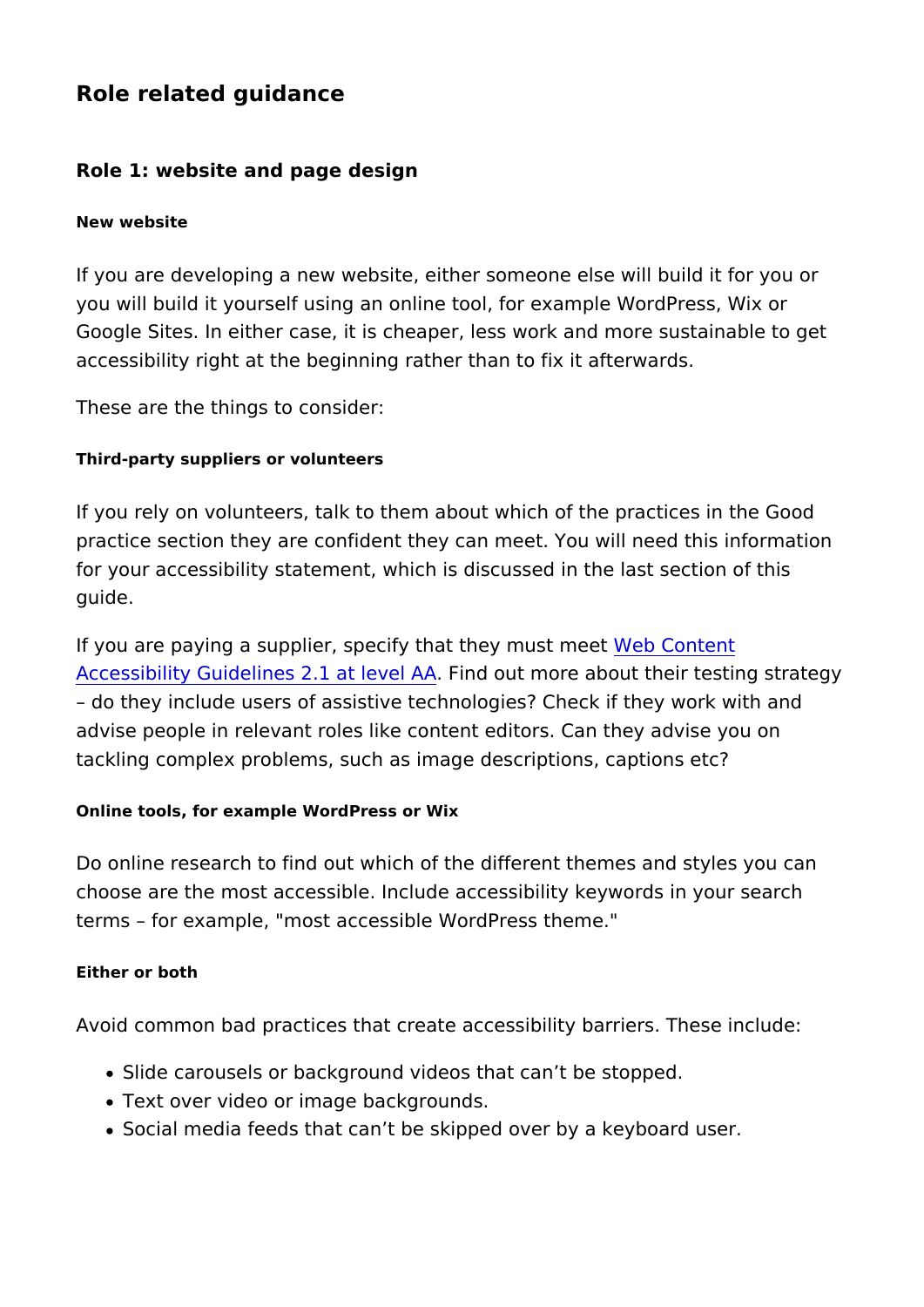See the Web Accessibility dnatmatlieve of common bad practices (a [fixe](https://www.w3.org/WAI/demos/bad/)s) Mugo Web provide technical derteation about the social [media fe](https://www.mugo.ca/Blog/Building-an-accessible-website-in-page-navigation)eds .

Existing website

If you already have a website, some things will be easy to impr page content is under your control. Other things may be harder this is the case you can still support users by describing your a strengths and weaknesses in the accessibility statement see f guide.

Explore the Good practice section in this guide. Note what work to be improved on your website.

If your website uses Wordpress, you should be able to update t accessible template if needed.

Perform website checks with automated accessibility checkers. identify 40% - 50% of issues but are good at finding colour con missing image descriptions and problems with links and headings.

Free checkers for the Chrome brow & & Eincconduicteroson Atcosessibility [Insights](https://chrome.google.com/webstore/detail/accessibility-insights-fo/pbjjkligggfmakdaogkfomddhfmpjeni) tand the e-web accessibility to a batilly ave and axe are also available for FireFox.

Unless you are technically skilled, some of the report may not may what you do understand for example poor colour contrast to improvements you can for example changing colour schemes.

Whether starting a new website or maintaining an old one, ident accessibility practices you can and can t achieve. Note this for statement see the final section in this guide.

Role 2: creating basic page content

When creating basic page content (text, images and tables), yo influence some aspects of website accessibility, but these are : Summed up in the acronym SCULPT, they include:

Structuring content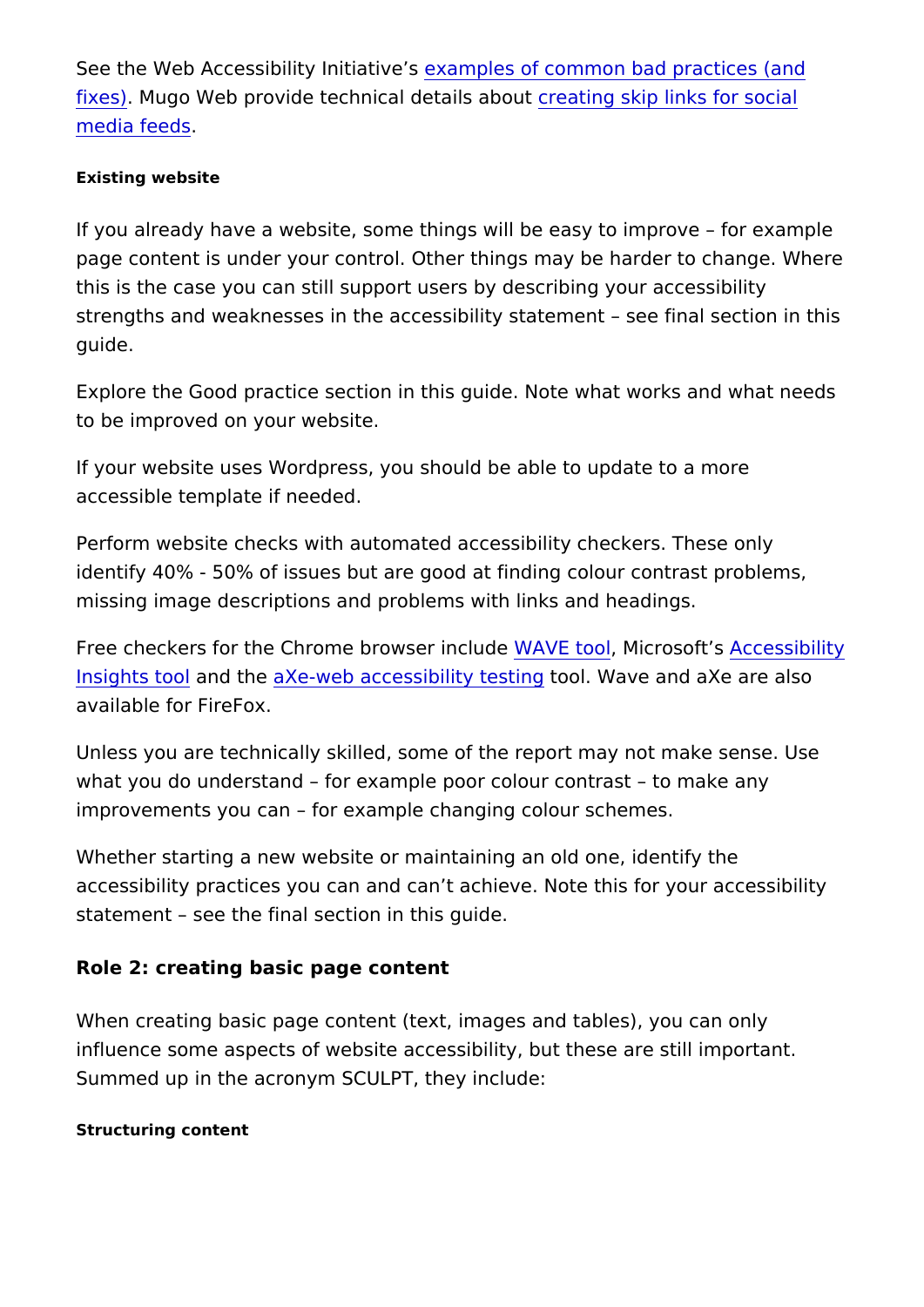Use heading and subheading styles to identify sections. Use a t headings Map plug-in fort  $C$  *chome*  $\kappa$  if the visual page headings ma heading levels in the code.

Colour and contrast

Ensure no information is conveyed only by colour. Keep colour

Use of images

If an image is just for decoration, mark it by adding "" in the al If the image is important, describe the main points in the alt te

Links

Every hyperlink should have unique text, not click here.

Plain English

Check the readability of your text. If your project uses speciali hard to get the reading level down. Instead, provide a glossary the subject.

Table structure

Keep tables simple. If necessary, have several simple tables ra complicated one. Don t merge cells. Use row and column headin

More information

All these areas are covered in the Good practice section of this is available os CUULPT for Accessibility website

Role 3: creating downloadable content

The SCULPT principles also apply to downloadable content, inc presentations, and spreadsheets. A well-designed webpage is m than most downloadable documents, especially PDFs.

If downloads are essential, these are good practices to follow: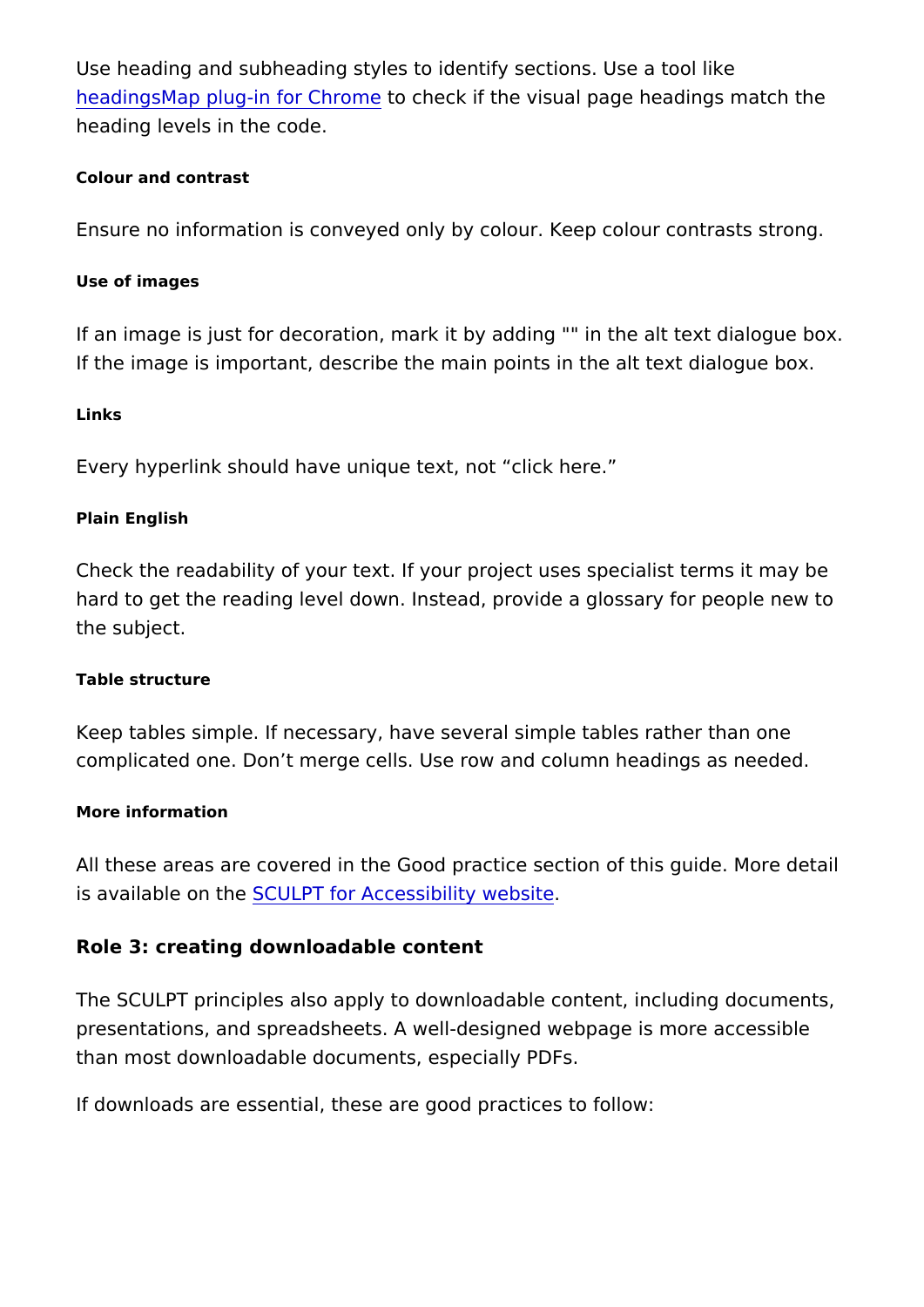- If you use a recent version of Microsoft Office, look for the accessibility checker in the Review ribbon this is an easy accessibility.
- Make yow ord documents accessible
- . If you create PDFs from Word documents, make ease reashed be offer both Word and PDF options for download.
- [This advice from the Government D](https://www.gov.uk/guidance/content-design/tables)isguig gests rwineen it is appropriate to use tables and how to create accessible table
- Practice the dos and don ts of designing for accesshibsity as [posters from the Hom](https://ukhomeoffice.github.io/accessibility-posters/posters/accessibility-posters.pdf)e Office.

Role 4: creating multimedia content

Videos, audio and interactive content can make websites more a wide range of people. However, they can also accidentally exclude blind users, the value of people. deaf users or people who can t use a mouse.

Minimise this risk in the following ways:

- Provide transcripts of video/audio narration. You can use a recognition tool like Voice Typing (in the Google Docs tools a script if needed. You can also use inbuilt dictation option Windows 10, smartphones and tablets. Correct any mistakes uploading.
- $\bullet$  If your video is on YouTube, check to set the well matic [caption](https://support.google.com/youtube/answer/6373554)imas worked. Yomachamally edit YouTube tamptaions racy if needed.
- Let users know how to access YouTube s automated captions.
- Videos with no narration (eg just music) need a separate text visually impaired users or an audio description track with th
- Using just the tab, spacebar, arrow keys and enter key, che players and interactivities (eg quizzes) work for keyboard-o

Role 5: social media

Social media can help build a community around your project. H easy to set up an account, it requires significant effort to make an engagement and marketing tool.

No single social media platform is yet 100% accessible, so usin platform increases your chances of helping a disabled user to e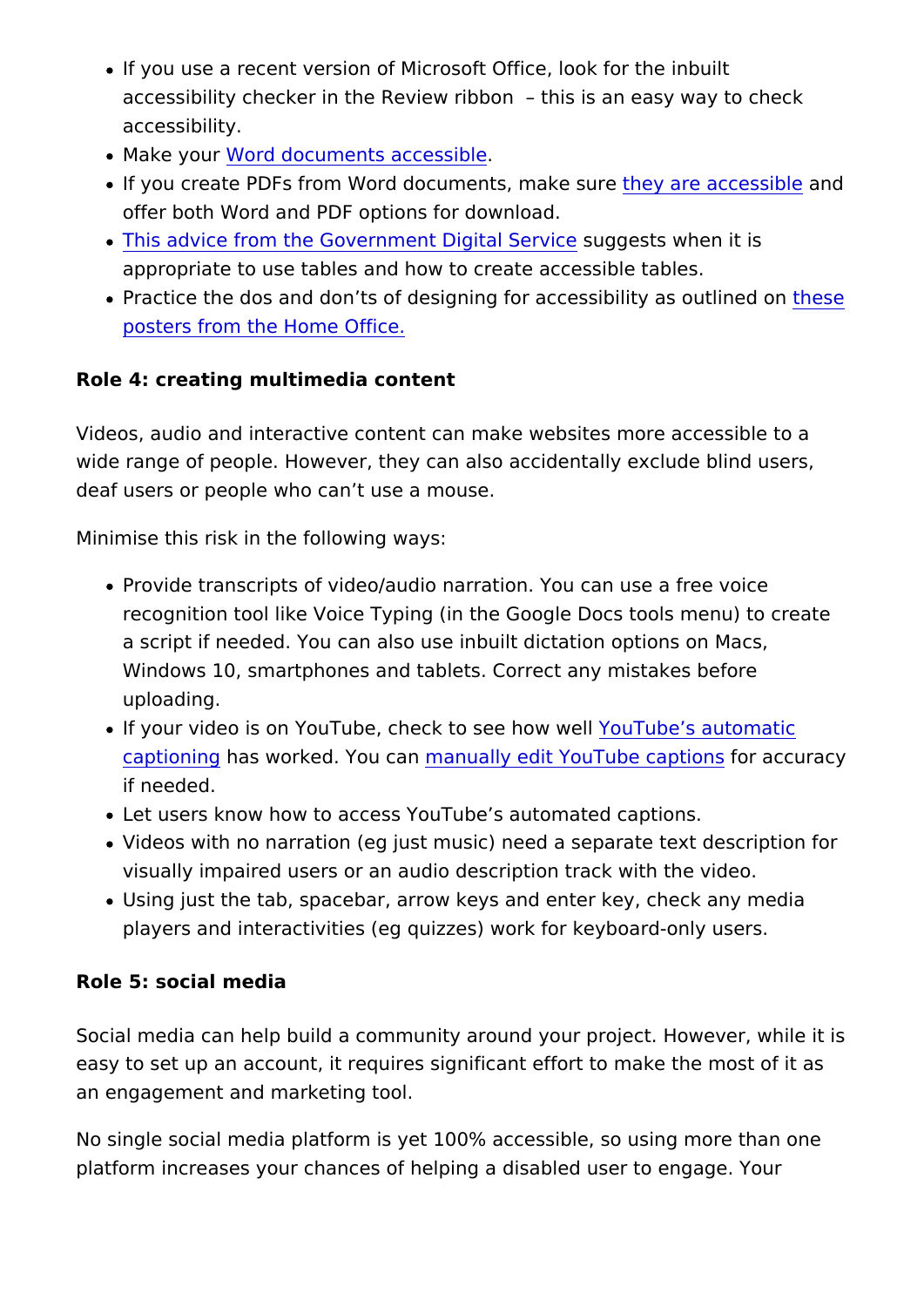practice helps too here are some key points:

- Use Camel Case in hashtags so the screenreader reads each individually #SeeEly clearly refers to a location, whereas clear.
- Use alternative text on images.
- Avoid images of text (eg photos of posters) unless all the te the alt text or social media post.
- . If using videos, make sure subtitles are available.
- Use emojis sparingly they can exclude and confuse, and the words to screen reader output (eg laughing face and smili

Th[e RNIB guide on accessible s](https://www.rnib.org.uk/rnibconnect/technology/making-your-social-media-accessible)coodination seigoina Scotland guide to [accessible socia](https://inclusionscotland.org/wp-content/uploads/2019/02/Accessible-Social-Media-Guide-2019.pdf)l ( $\mathbb{R}$  D $\mathbb{F}$ i) a offer more tips. Large projects with ded media staff may find the Media Platyr hom the UK government webs useful.

Role 6: webinars and online events

Online events offer advantages to many disabled people, but th barriers. Minimise barriers in these ways:

- Ensure registration forms invite people to mention any addit requirements.
- Contact anyone identifying additional requirements to check them. You may not have the skill, tools or budget to meet com requirements, but discussions can help reduce barriers for making a presentation available in advance.
- . Be familiar with the accessibility options within the tools yo and GoogleSlides have options to switch on automated captions. let users change font size in the text chat pane.
- . Search for accessibility information on your webinar platfor
- . Explore the ture Teacher guidance on creating accessible well

Accessibility, branding and communication

If a project receives more than  $50\%$  of its funding from the gove th[e Public Sector Bodies \(Websites and Mobile Applicatio](http://www.legislation.gov.uk/uksi/2018/952/made)ns) (No. [Regulati](http://www.legislation.gov.uk/uksi/2018/952/made)ons is apply to its website. This means the pet must aim to [accessibility requ](https://www.w3.org/TR/WCAG21/)iment epitoduce an accessibility statement conforming to a statement conformation and to an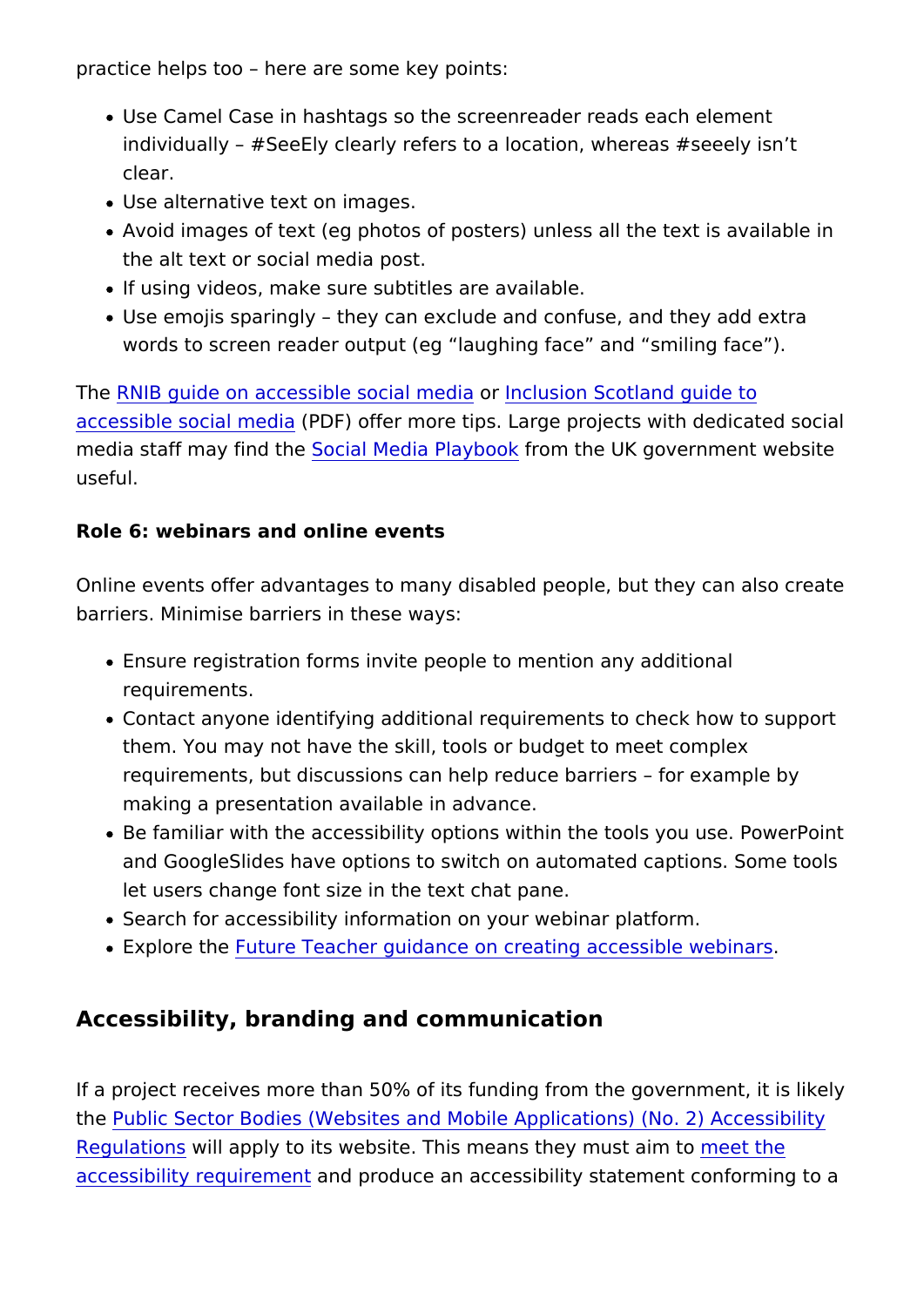[model accessibility stateme](https://www.gov.uk/government/publications/sample-accessibility-statement/sample-accessibility-statement-for-a-fictional-public-sector-website)nt to  $\mathfrak{g}$  loave rn ment Digital Service.

Even if the regulations don t apply, accessibility is still a bran attracting praise or criticism.

Even with the best will in the world, it is not always possible to accessibility. You may rely on volunteers, or your tools may no accessible content.

You might use techniques like virtual reality, adding value for s people but excluding others. Different access needs can have c requirements.

What matters is minimising barriers, maximising opportunities, and being responsive:

- Minimising barrie Where possible, make sure your basic pract accessible by following the guidance in the Good practice set guide.
- Maximising opportunitlinetseractive elements can engage many disabled people, but you may not be able to make them equa for everyone. Make sure the key information is available even experience is not. For examit plreactive time time the Headway project has a can essible alternative for screenreaders
- . Be transparenMake sure your accessibility statement is hone what works, what doesn t work and whether you can fix it.
- Be responsiverovide contact details so users can get in toud access difficulties. Being responsive encourages support an

Writing an accessibility statement

The best kind of accessibility statement is written in Plain Engl focused. It helps users gain from your accessibility benefits an barriers.

This ample accessibility statement for publifor osme othour Godieers ment Digital Service is a useful model.

Look around the culture and heritage sectors too examples of effective practice i**8 blaudeers**g s accessibility satmade the Bernitish [Museum s accessibility](https://www.britishmuseum.org/accessibility-statement) statement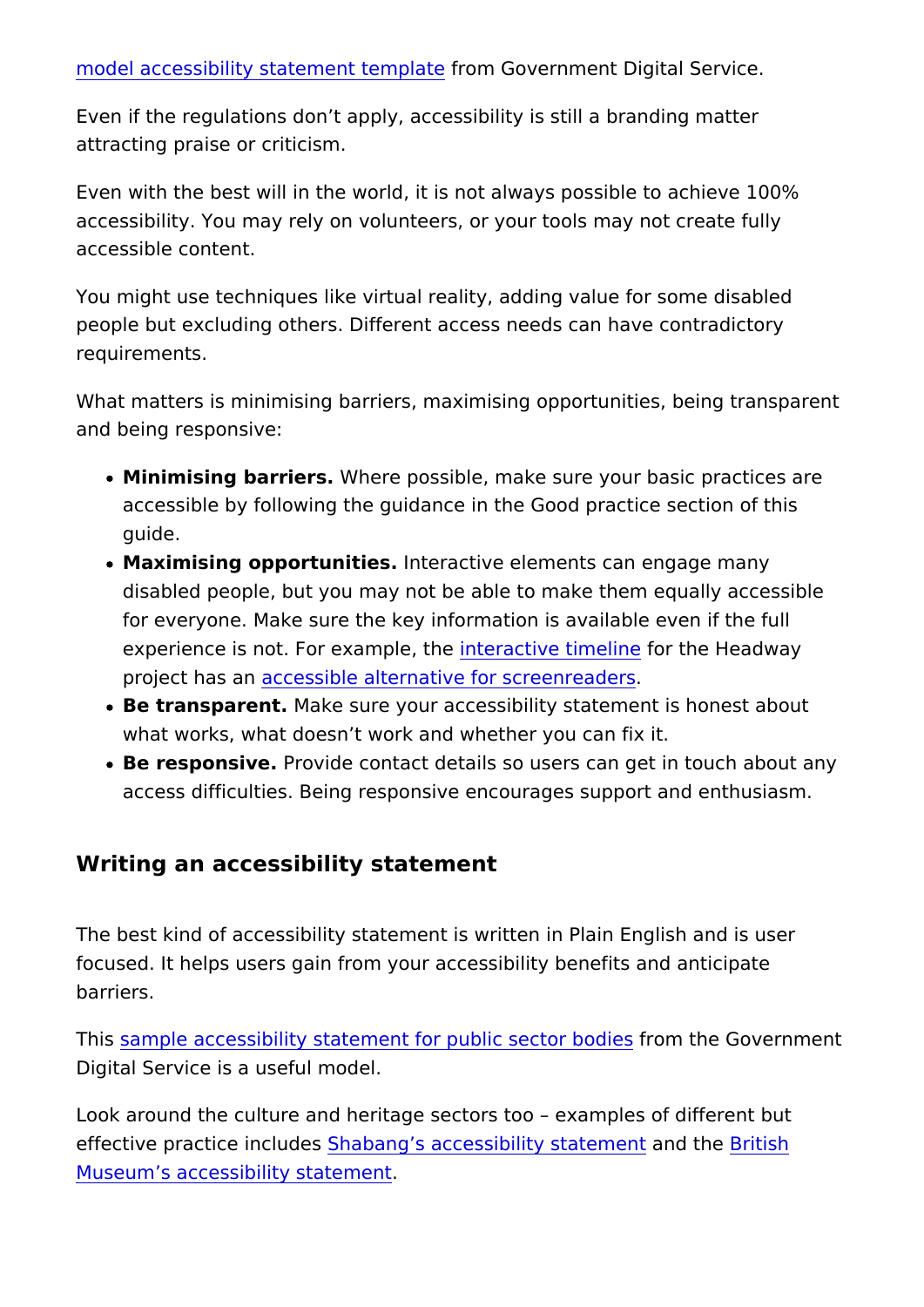The most important elements of an accessibility statement inclu

- Telling users how they can benefit from your good practices accessibility. Many users have modest computer skills and c how an accessible web page or document can help them.
- Telling users what doesn t work and what can be done about your downloadable PDFs may have poor accessibility, but you provide a Word version on request.
- Providing contact details so users can report difficulties, su improvements and, if necessary, escalate complaints.

If you are a public sector body, there will be some additional  $r \in \mathbb{R}$ the links to sammeple accessibility stannielmine to rithe legally required sections.

Conclusion

Your organisation s website and social media presence is a big is a problem for people with disabilities. Nevertheless, disabled many barriers. These can be avoided if website and content cre good practice.

By checking your practices with this guide s Good practice sect following the tips in the Role related section, you should be in improve your website s accessibility.

Creating an accessibility statement improves your users experi them know what works, where the barriers might lie and who to involved.

And every person you keep on board is a potential advocate for

Sharing this guide

This is shared under a Creative Commons Attribution 4.0 Intern licence. Please attribute as Digital Skills for Heritage: Access by Alistair McNaunhe for ational Lottery Heritalgoen Fauend [under](https://creativecommons.org/licenses/by/4.0/) BY [40](https://creativecommons.org/licenses/by/4.0/).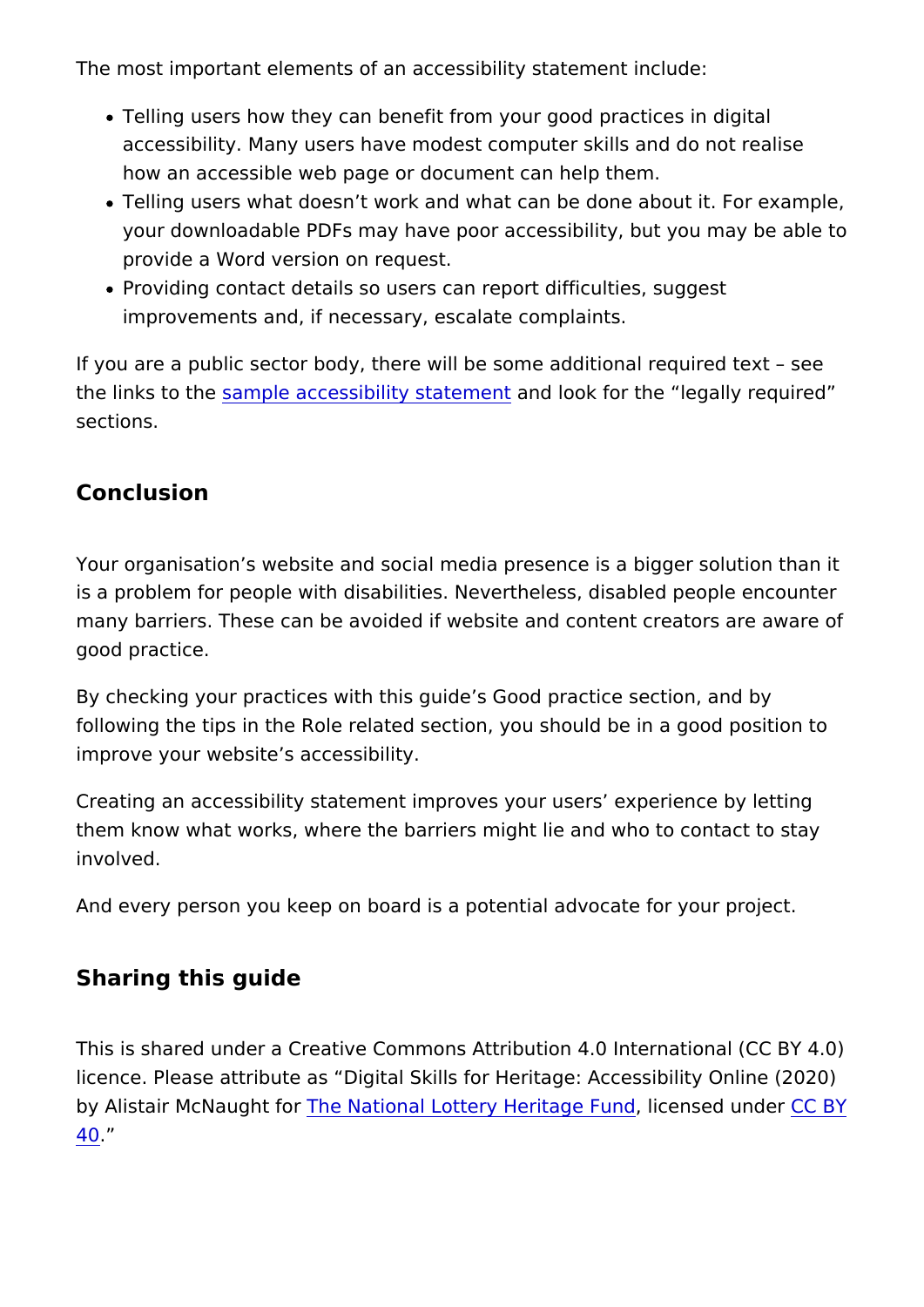# Digital Skills for Heritage

[Find out m](https://www.heritagefund.org.uk/node/110606)ore

The coronavirus (COVID-19) pandemic has made the need for or understand and make use of digital more pressing than ever.

We are working with our partners to better meet the new and em the heritage sector. We also want to help organisations develop build their resilience long term.

You might also be interested in...

Digital guide: getting started with online learning

Digital guide: online privacy and security